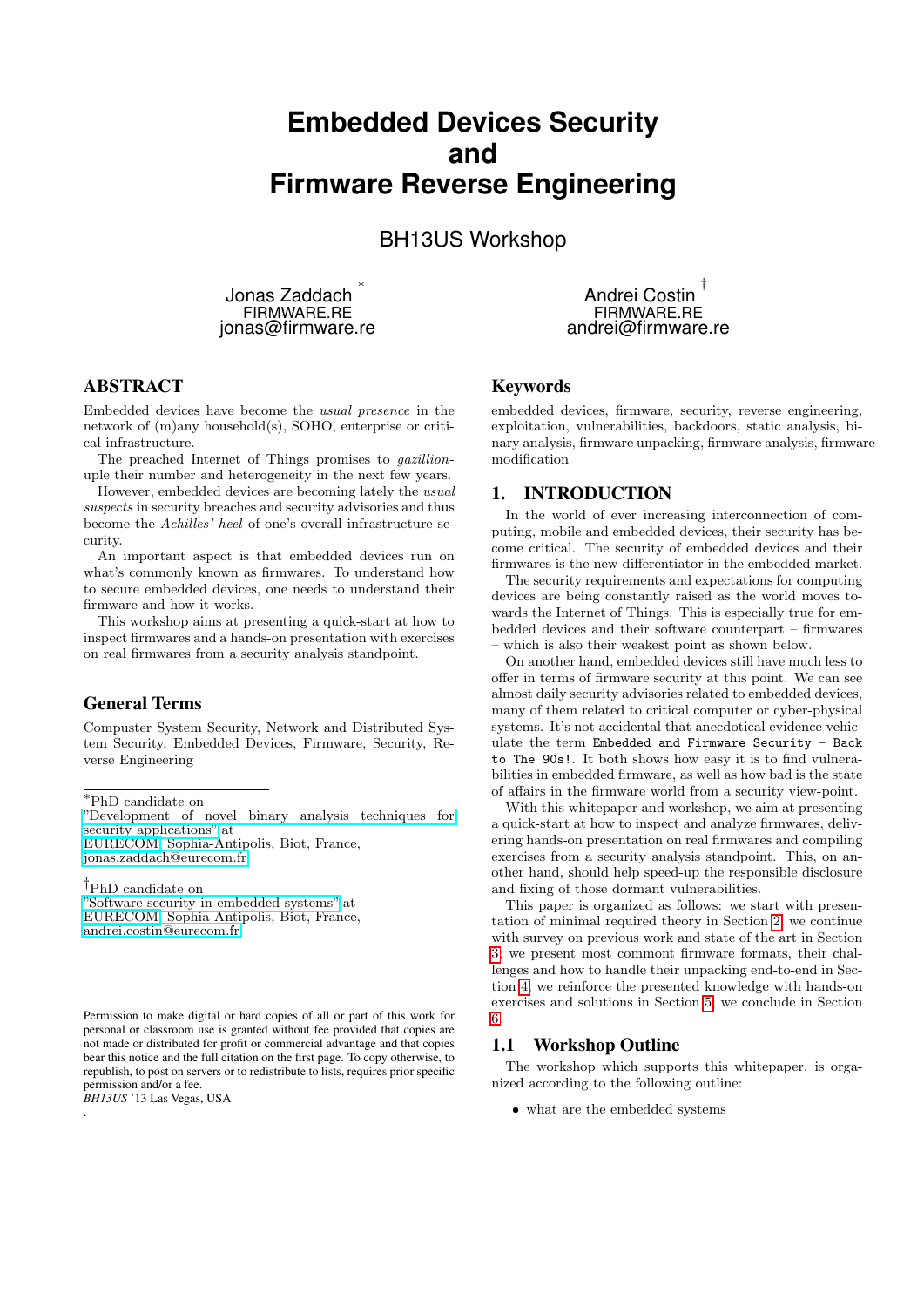- what are the firmwares
- what are the challenges with firmwares
- how to overcome those challenges
- typical firmware formats and contents
- what's firmware packing
- how to tackle unpacking problems elegantly
- typical firmware analysis process
- introduction to firmware analysis process automation
- introduction to firmware emulation
- challenges and ideas to overcome those
- some use case studies on real-world vulnerability findings
- hands-on exercises

### <span id="page-1-0"></span>2. LITTLE BIT OF THEORY

### 2.1 Definition of firmware

The term "firmware" has been coined by Ascher Opler in in a 1967 Datamation article. His definition of firmware as a glue microcode layer between the CPU instruction set and the actual hardware has since been superseded, and the IEEE Standard Glossary of Software Engineering Terminology, Std 610.12-1990, defines firmware today as follows:

The combination of a hardware device and computer instructions and data that reside as readonly software on that device.

Notes: (1) This term is sometimes used to refer only to the hardware device or only to the computer instructions or data, but these meanings are deprecated.

Notes: (2) The confusion surrounding this term has led some to suggest that it be avoided altogether.

For the sake of simplicity we will deviate from this definition in that we call the set of all code running on the hardware's processor (machine code and virtual machine code) the firmware of this device.

### 2.2 Device Classes

Firmware-driven devices can be found virtually everywhere - Nowadays our cars are controlled by hundreds microcontrollers, washing machines are programmable, and of course industrial control is automated and can be controlled from a central console. Here is a non-exhaustive list of all the domains that use firmware-driven devices:

- Networking Routers, Switches, NAS, VoIP phones
- Surveillance Alarms, Cameras, CCTV, DVRs, NVRs
- Industry Automation PLCs, Power Plants, Industrial Process Monitoring and Automation
- Home Automation Sensoring, Smart Homes, Z-Waves, Philips Hue
- Whiteware Washing Machine, Fridge, Dryer
- Entertainment gear TV, DVRs, Receiver, Stereo, Game Console, MP3 Player, Camera, Mobile Phone, Toys
- Other Devices Hard Drives, Printers
- Cars
- Medical Devices

### 2.3 Embedded devices hardware architectures

This section highlights the different architecture elements of an embedded system, ranging from the processor architecture to memories, and connections between peripherals of the embedded device as well as connections to other systems.

#### *Processor Architectures.*

Contrary to the relative uniformity of the PC market, embedded device's architectures are very diverse. In middle to upper-class market segments of processors offering features like memory virtualization and high clock rates, ARM processors are wide-spread, and Intel is trying to catch up with its ATOM line. MIPS processors can be found, too. In the lower-class market processor architectures like Atmel AVR, Intel 8051 and Motorola 6800/68000 power microcontrollers with small memories and lower clock frequencies. Apart from that, more exotic architectures like Ambarella, Axis CRIS and others can be found in some devices.

### *On-board buses.*

The processor cores communicate with other design blocks or chips around them through a variety of interfaces: Most commonly, SPI (Serial Peripheral Interface), I2C (Inter-IC), Dallas 1-Wire and UART serial buses can be found, but more complex systems also use buses more common in PC architectures like PCI and PCI Express. Finally, ARM cores can be connected to peripheral IP blocks through the AMBA (Advanced Microcontroller Bus Architecture) interface.

### *Common communication lines.*

The above-mentioned buses are mainly used as communication interface on the same board. For communications with Computers or other systems, additional interfaces might be used:

- Ethernet RJ45
- RS485
- CAN/FlexRay
- Bluetooth
- WIFI
- Infrared
- Zigbee
- Other radios (ISM-Band, etc)
- GPRS/UMTS
- USB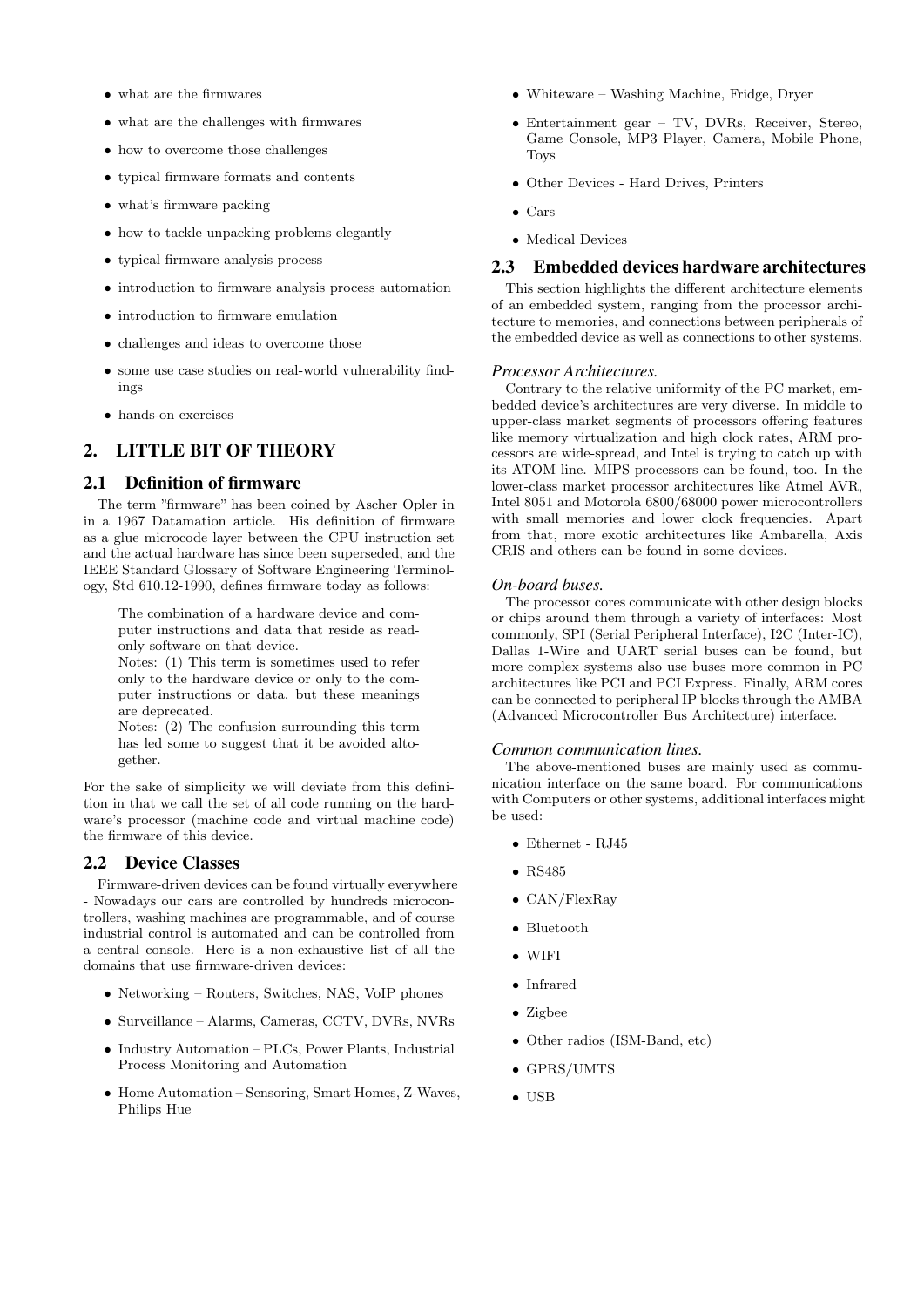### *Memory.*

Different types of memory can be mapped directly into the address space of the embedded system:

- DRAM is a volatile memory that can be accessed read/write. Though it is quite fast, some processor cycles might be needed to access content, which is why caching is employed in some architectures to speed up DRAM access. The DRAM controller needs to be set up with the memory's timings before this type of memory can actually be used, which normally happens at very early stages in the bootloader.
- SRAM is a volatile memory that can be accessed read/write. It is very fast and can be read or written without or much less delay than DRAM, but it is quite expensive, which is why you fill find only small quantities of this memory (typically < 1Mb) in a device.
- ROM is a non-volatile memory that can only be read. Typically it is programmed in factory and contains startup code that is absolutely needed, for example a mask ROM bootloader.
- Memory-Mapped NOR Flash is a non-volatile memory that can be accessed read/write. Contrary to previous memories, reads can happen for any offset, but writes need to take place for a whole block, which is why they are mainly used to store bootcode.

### *Common Storage.*

While the above-mentioned memories, with the exception of NOR flash, serve only as volatile storage, other options exist for permanent data storage:

- NAND Flash is typically connected through a bus like SPI to the CPU and behaves similar to NOR flash: Any byte offset can be read, but writes and deletes need to happen for a whole erase block. Since each block may only be written so often before it breaks, special file systems exist that try to balance the wear between cells.
- SD Card or any other common storage card (MMC, ...) can directly be used as a block device in Linux. The connection of the controller to the main system varies (USB, integrated, SPI, ...).
- Hard Drive can be connected via SATA, SCSI or PATA to the system. Like for SD Cards, the actual connection of the controller to the system can be realized over other buses.

#### *Common Operating Systems.*

Embedded systems are powered by firmwares of varying complexities. More complex ones usually use a full-blown operating system like Linux or Windows NT. Less complex devices use operating systems like VxWorks or Windows CE, and lots of special purpose operating systems can be found, too. Here is a non-exhaustive list of operating systems that can be encountered in firmware analysis:

• Linux is by far the most popular operating system for more complex embedded devices.

- VxWorks is a popular proprietary real-time operating system.
- Cisco IOS
- Windows CE/NT
- $\bullet$  L4
- $\bullet$  eCos
- DOS
- Symbian
- JunOS
- Ambarella
- etc.

### *Common Bootloaders.*

The bootloader is the first piece of software that is executed after a possible mask ROM bootloader. Its purpose is to load parts of the operating system into memory and bring the system in a defined state for the kernel (though this requirement is fluid, the Linux kernel takes over some of the former duties of a bootloader, like setting up the Pin Mux). It can be organized in one or two stages. In a two-stage setting, the first stage only knows how to load the second stage, while the second stage provides support for file systems etc.

- U-Boot is probably the most popular bootloader
- RedBoot
- BareBox
- Ubicom bootloader

#### *Common Libraries and Dev Envs.*

Today, there are several prepackaged toolchains available. These consist of build tools for the specific processor (compiler, assembler, etc). In most cases you will also get the standard library compiled for your target, and for some even a wide range of open-source packages, like openembedded's toolchain with its recipes.

- busybox  $+$  uClibc is probably the most used combination.
- buildroot
- openembedded
- crosstool
- crossdev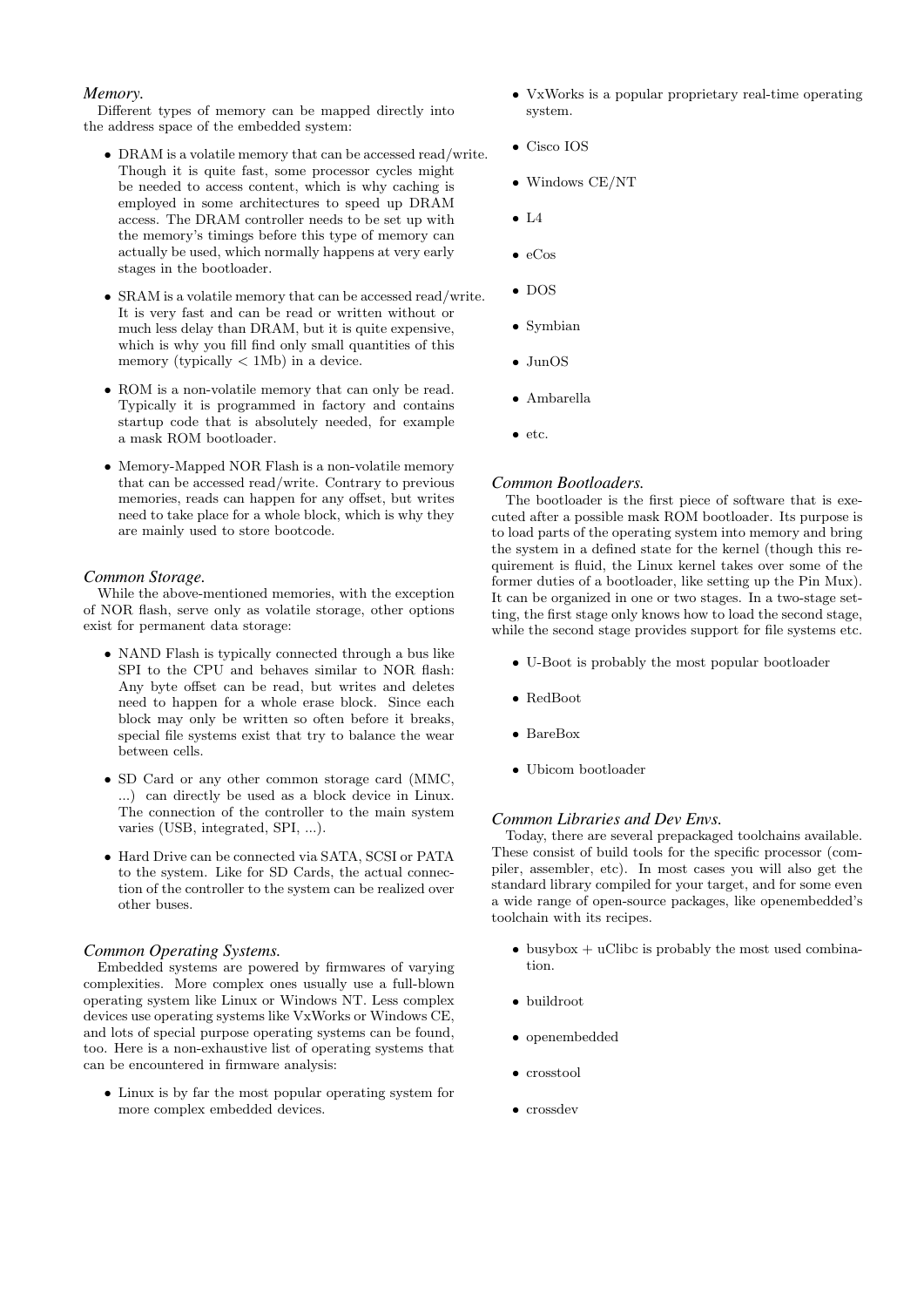# <span id="page-3-0"></span>3. RELATED WORK AND STATE OF THE **ART**

In [\[7\]](#page-8-0) the assessment of the security of current embedded management interfaces was conducted. Vulnerabilities were found in all 21 devices from 16 different brands, representing 8 different categories, including network switches, cameras, photo frames, and lights-out management modules. Along these, a new class of vulnerabilities was discovered, namely cross-channel scripting (XCS) [\[8\]](#page-8-1). XCS vulnerabilities are not particular to embedded devices, however it is indicated that embedded devices is the most affected population.

Results from [\[7\]](#page-8-0) were subsequently used in [\[18\]](#page-8-2). Researchers address the challenge of building secure embedded web interfaces by proposing WebDroid, the first framework specifically dedicated to this purpose. To that end, they demonstrate and evaluate the efficiency of their framework in terms of performance and security.

In [\[9\]](#page-8-3) RevNIC is presented. RevNIC is a tool for reverse engineering network drivers. The work presents a technique that helps automate the reverse engineering of device drivers. It takes a closed-source binary driver, automatically reverse engineers the driver's logic, and synthesizes new device driver code that implements the exact same hardware protocol as the original driver. This code can be targeted at the same or a different OS. No vendor documentation or source code is required.

Continuing in direction of [\[9\]](#page-8-3), the works of [\[15–](#page-8-4)[17\]](#page-8-5) present on multiple aspects of firmware reversing and backdooring on the network cards.

[\[21\]](#page-8-6) presents a time-of-check-to-time-of-use (TOCTTOU) attack via externally attached mass-storage devices. The attack is based on emulating a mass-storage device to observe and alter file access from the consumer device. The TOCT-TOU attack was executed by providing different file content to the check and installation code of the target device, respectively. The presented attack shown to be effective to bypasses the file content inspection, resulting in the execution of rogue code on the device.

[\[13\]](#page-8-7) presents the results of the study of a vulnerability assessment of embedded network devices within the world $\tilde{A}Z$ s largest ISPs and civilian networks, spanning North America, Europe and Asia. The observed data confirmed the intuition that these devices are indeed vulnerable to trivial attacks and that such devices can be found throughout the world in large numbers. This study was subsequently extended with works of [\[14\]](#page-8-8) with a quantitative lower bound estimation on the number of vulnerable embedded device on a global scale.

Work of [\[11\]](#page-8-9) presented the reverse-engineering of firmware images for multiple Xerox devices. This allowed discovery of lower-level APIs from the PostScript high-level document language. The attacks were delivered to the printers via standard printed documents, as previously demonstrated in [\[10\]](#page-8-10). Multiple attacks were presented, including memory dumping/scraping leading to password theft and passive network topology discovery, as well as outbound socket sending arbitrary data.

There were recent advances in firmware modification attacks by [\[5,](#page-8-11) [6,](#page-8-12) [12\]](#page-8-13). [\[6\]](#page-8-12) addressed the network card based on Broadcom BCM4325 & BCM4329 chipsets and demonstrated how to put these cards in monitor mode. [\[12\]](#page-8-13) presented a case study of the HP-RFU (Remote Firmware Update) LaserJet printer firmware modification vulnerability,

which allows arbitrary injection of malware into the print-ers firmware. While [\[10\]](#page-8-10) demonstrated the proof-of-concept sending arbitrary or custom command to any printer via standard printed documents, including MS Office Word. Adobe PostScript and Java Applets-generated, [\[12\]](#page-8-13) used the same attack vector to deliver a modified firmware. [\[5\]](#page-8-11) examines the vulnerability of PLCs to intentional firmware modifications in order to obtain a better understanding of the threats posed by PLC firmware modification attacks and the feasibility of these attacks. A general firmware analysis methodology is presented, and a proof-of-concept experiment is used to demonstrate how legitimate firmware can be updated and uploaded to an Allen-Bradley ControlLogix L61 PLC.

On the deffensive side, however, there is slightly less previous work available.

In [\[19\]](#page-8-14) addresses the important challenge of verifying the integrity of peripherals' firmware. Authors propose softwareonly attestation protocols to verify the integrity of peripherals' firmware, and show that they can detect all known software-based attacks. Authors also implement their scheme using a Netgear GA620 network adapter in an x86 PC, and evaluate theirs system with known attacks.

[\[20\]](#page-8-15) presents a tool developed specifically for the SCADA environment to verify PLC firmware. The tool does not require any modifications to the SCADA system and can be implemented on a variety of systems and platforms. The tool captures serial data during firmware uploads and then verifies them against a known good firmware baseline. Attempts to inject modified and/or malicious firmware are identified by the tool.

### 3.1 Community Efforts and Tools

There are many community efforts dedicated to reverse engineering of firmwares and embedded devices. Each of these efforts have a specific goal and thus the tools produces by those efforts are influenced by their main goals.

We try to summarize in a comprehensive list the most used and visible efforts to date.

- [binwalk](https://code.google.com/p/binwalk/) Binwalk is a firmware analysis tool designed to assist in the analysis, extraction, and reverse engineering of firmware images and other binary blobs. It is simple to use, fully scriptable, and can be easily extended via custom signatures, extraction rules, and plugin modules.
- [firmware-mod-kit](https://code.google.com/p/firmware-mod-kit/) This kit is a collection of scripts and utilities to extract and rebuild linux based firmware images. This kit allows for easy deconstruction and reconstruction of firmware images for various embedded devices.
- [FRAK: Firmware Reverse Analysis Konsole](http://frak.redballoonsecurity.com/) Unfortunately, after an year since BH12US and notes of FOSS license in [\[12\]](#page-8-13), FRAK tool and it's source code remained unreleased as the site welcomes with the same message for an year: SVN Repository: Coming soon! Please subscribe to mailing list for release date. As of time of this writing, it was not possible to evaluate the tool, hence it was not possible to conclude over the state of this project.
- [ERESI framework](http://www.eresi-project.org/) The ERESI Reverse Engineering Software Interface is a multi-architecture binary analy-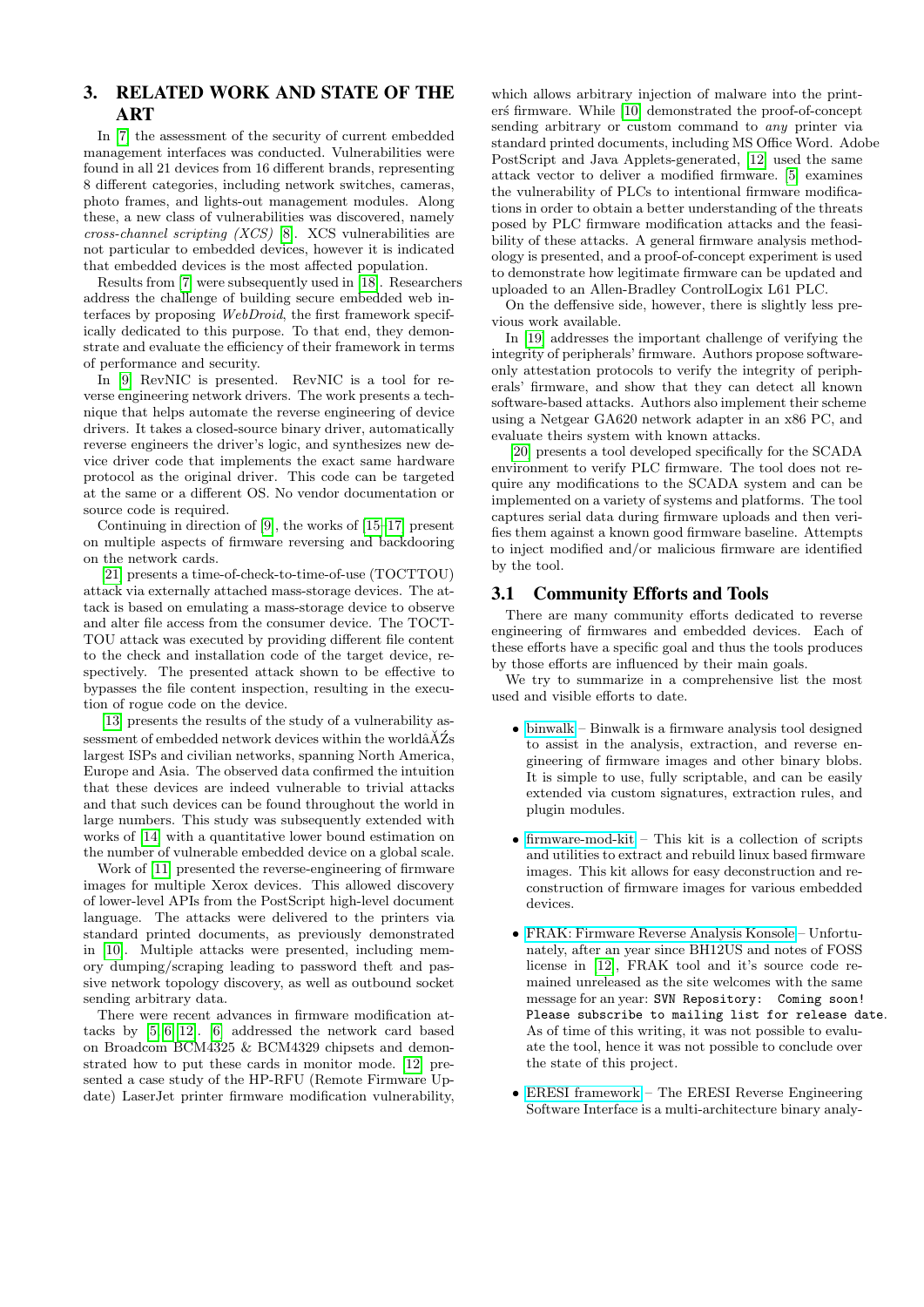sis framework with a domain-specific language tailored to reverse engineering and program manipulation.

- [signsrch](http://aluigi.altervista.org/mytoolz.htm) Tool for searching signatures inside files, extremely useful as help in reversing jobs like figuring or having an initial idea of what encryption/compression algorithm is used for a proprietary protocol or file. It can recognize tons of compression, multimedia and encryption algorithms and many other things like known strings and anti-debugging code which can be also manually added since it's all based on a text signature file read at runtime and easy to modify.
- [offzip](http://aluigi.altervista.org/mytoolz.htm) A very useful tool to unpack the zip (zlib, gzip, deflate, etc.) data contained in any type of file included raw files, packets, zip archives, executables and everything else. It's needed only to specify the offset where the zip data starts or using the useful -S search options able to find any possible zip block contained in the provided file. There are also other options for extracting all the zip blocks which have been found or dumping them as in their original compressed form.
- [TrID](http://mark0.net/soft-trid-e.html) TrID is an utility designed to identify file types from their binary signatures. While there are similar utilities with hard coded logic, TrID has no fixed rules. Instead, it's extensible and can be trained to recognize new formats in a fast and automatic way.
- [gpltool/bat](http://www.binary-analysis.com/) BAT, previously GPLtool, makes it easier and cheaper to look inside binary code, find compliance issues, and reduce uncertainty when deploying Free and Open Source Software.
- [PFS](http://cba.si/pfs/) PFS archive file format (file system?) is used in images of routers like Benq ESG 103, NDC NWH8018, and probably many others.
- $CNU_fpu CNU_fpu$  $CNU_fpu CNU_fpu$  is a pack/unpack utility for Cisco IP Phones firmware files (7941, 7961, 7911-12 and others based on CNU File Archive 3.0 format) Written by kbdfck at virtualab.ru
- $\bullet$  [ardrone-tool](http://code.google.com/p/ardrone-tool/) Aims to develop tools for A.R. Drone, for example to create and flash custom linux kernels.
- [UnYAFFS](https://github.com/ehlers/unyaffs) Unyaffs is a program to extract files from a yaffs file system image. Now it can only extract images created by mkyaffs2image.
- [squash-tools](https://github.com/wereHamster/squashfs/tree/master/squashfs-tools) SquashFS
- [UbiFS](http://www.linux-mtd.infradead.org/faq/ubifs.html) UbiFS

# <span id="page-4-0"></span>4. FIRMWARE FORMATS AND UNPACK-ING EXPLAINED END-TO-END

In this section, we are going to look at the various archive and filesystem image formats that can be encountered when inspecting a packed firmware image. Depending on the firmware complexity, you will find different levels of packing and different objects inside the archives. We classify the firmware complexity according to this categories:

• Full-blown (full-OS/kernel + bootloader + libs + apps) - This is typically a Linux or Windows firmware that carries a complete file system. The driving application will most likely run in User mode, though custom kernel modules/drivers might be used.

- Integrated  $($ apps  $+$  OS-as-a-lib $)$  This is firmware with a small proprietary operating system or none at all the application will typically run with the same privileges as the kernel.
- Partial updates (apps or libs or resources or support) The firmware image will not contain all files that form the complete system, but just an update for concerned files.

In a firmware of the first category, you will typicallyl find the following objects while you unpack the firmware:

- Bootloader (1st/2nd stage)
- Kernel
- File-system images
- User-land binaries
- Resources and support files
- Web-server/web-interface

Those objects can be grouped and packed in any of the following archives or filesystem images (non-exhaustive list):

- Pure archives (CPIO/Ar/Tar/GZip/BZip/LZxxx/RPM)
- Pure filesystems (YAFFS, JFFS2, extNfs)
- Pure binary formats (SREC, iHEX, ELF)
- Hybrids (any breed of above)

In this following paragraph, we list unpacking tools for each archive format:

### *Firmware Formats – Flavors.*

- Ar The ar tool is part of all Linux/FreeBSD distributions. Use "ar  $x \leq \text{file}$ " to extract.
- YAFFS2 There are tools in the yaffs2utils project to extract this filesystem [?].
- JFFS2 BAT uses a python wrapper around the jffs2dump utility that is part of mtdtools.
- SquashFS You can find unpacking tools at [?]
- CramFS The firmware-mod-kit provides a tool called "uncramfs" to extract files [?].
- ROMFS Harald Welte has developed a tool called "romfschk" that can extract files [?].
- UbiFS Unfortunately no easy way to extract see [?].
- xFAT Mount as loopback device in Linux.
- NTFS Mount as loopback device in Linux.
- ext2fs/ext3fs/ext4fs Mount as loopback device in Linux
- iHEX Convert to elf or binary by doing

objcopy -I ihex -O elf32-little <input> <output> objcopy -I ihex-O binary <input> <output>

• SREC/S19 - Convert to elf or binary by doing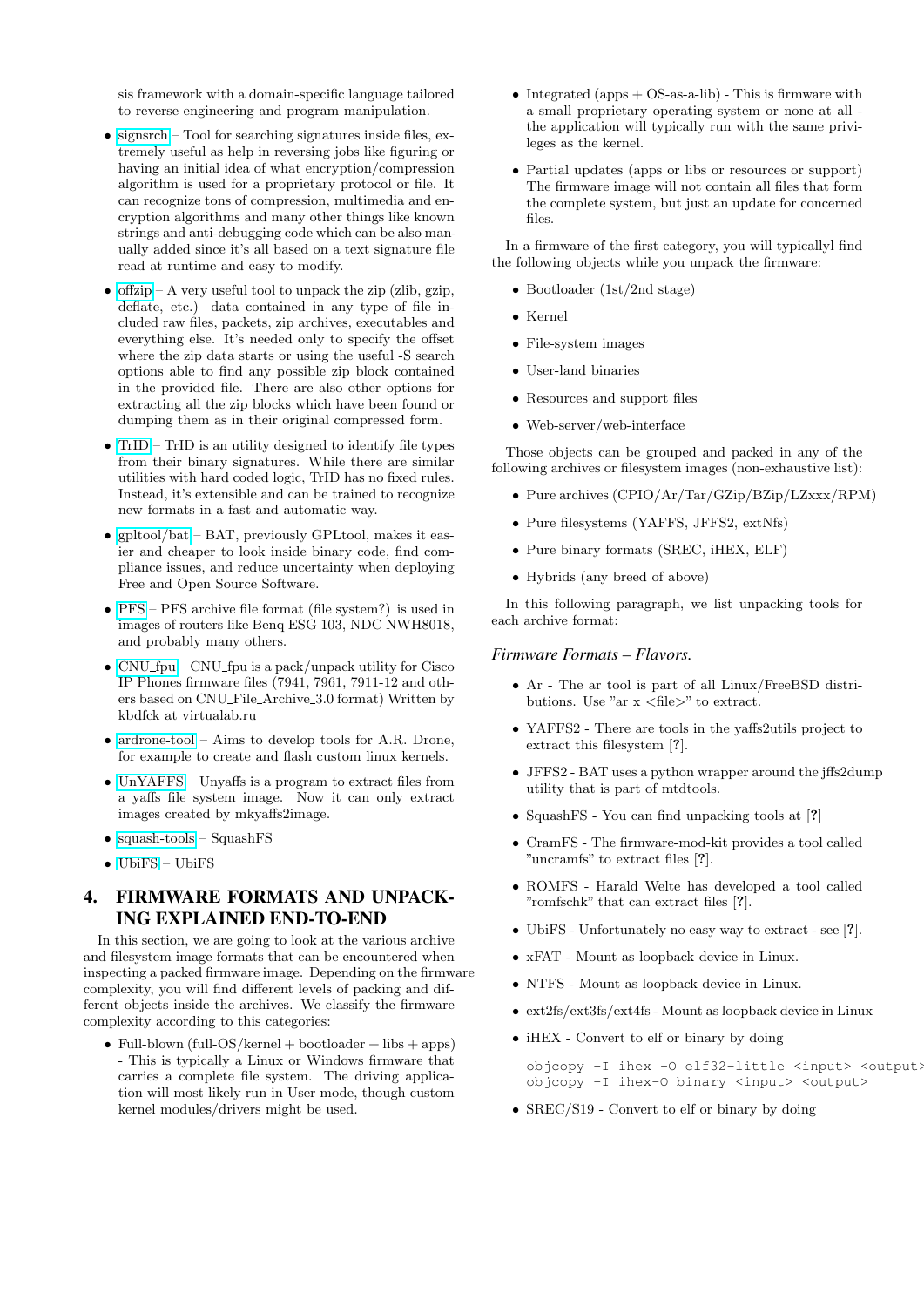```
objcopy -I srec -O elf32-little <input> <outpatt>cfgfile=6_8hmx1a.txs
objcopy -I srec-O binary <input> <output>
                                               set options=-s -x -b -v -a 20
```
- PJL
- CPIO/Ar/Tar/GZip/BZip/LZxxx/RPM Your favorite Linux distribution should provide tools to handle these archive formats.

# <span id="page-5-0"></span>5. EXERCISES AND SOLUTIONS

### 5.1 Reversing a Seagate HDD's firmware file format

In this excercise, we want to inspect a firmware for an embedded system that does not have a known operating system, nor a known firmware file format.

The first step is to obtain the firmware for the MooseDT MX1A-3D4D-DMax22 from the Seagate website [\[4\]](#page-8-16). Then, the obtained file needs to be unpacked until the actual firmware file is found within.

### *Unpacking the firmware.*

A quite stupid and boring mechanic task:

```
$ 7z x MooseDT-MX1A-3D4D-DMax22.iso -oimage
$ cd image
$ 1s[BOOT] DriveDetect.exe FreeDOS README.txt
$ cd \[BOOT\]/
$ 1sBootable_1.44M.img
$ file Bootable 1.44M.img
Bootable_1.44M.img: DOS floppy 1440k,
x86 hard disk boot sector
$ mount -o loop Bootable_1.44M.img /mnt
$ mkdir disk
$ cp -r /mnt/* disk/
$ cd disk
S<sub>1s</sub>AUTOEXEC.BAT COMMAND.COM CONFIG.SYS HIMEM.EXE
KERNEL.SYS MX1A3D4D.ZIP RDISK.EXE TDSK.EXE
unzip.exe
$ mkdir archive
$ cd archive
$ unzip ../MX1A3D4D.ZIP
$ 1s6_8hmx1a.txs CHOICE.EXE FDAPM.COM fdl464.exe
flash.bat LIST.COM MX1A4d.lod README.TXT
seaenum.exe
$ file *
6_8hmx1a.txs: ASCII text, with CRLF line terminators
CHOICE.EXE: MS-DOS executable, MZ for MS-DOS
FDAPM.COM: FREE-DOS executable (COM), UPX compressed
fdl464.exe: MS-DOS executable, COFF for MS-DOS,
             DJGPP go32 DOS extender, UPX compressed
flash.bat: DOS batch file, ASCII text, with CRLF
             line terminators
LIST.COM: DOS executable (COM)
MX1A4d.lod: data
README.TXT: ASCII English text, with CRLF line
              terminators
seaenum.exe: MS-DOS executable, COFF for MS-DOS,
             DJGPP go32 DOS extender, UPX compressed
$ less flash.bat
set exe=fdl464.exe
set family=Moose
set model1=MAXTOR STM3750330AS
set model2=MAXTOR STM31000340AS
rem set model3=
rem set firmware=MX1A4d.lodd
```

```
...
:SEAFLASH1
%exe% -m %family% %options% -h %cfgfile%
if errorlevel 2 goto WRONGMODEL1
if errorlevel 1 goto ERROR
goto DONE
```
### *Unpacking the firmware (Summary).*

• We have unpacked the various wrappers, layers, archives and filesystems of the firmware

 $-$  ISO  $\rightarrow$  DOS IMG  $\rightarrow$  ZIP  $\rightarrow$  LOD

- The firmware is flashed on the HDD in a DOS environment (FreeDOS)
- The update is run by executing a DOS batch file (flash.bat)
- There are
	- a firmware flash tool (fdl464.exe)
	- a configuration for that tool (6 8hmx1a.txs, en-
	- crypted or obfuscated/encoded)
	- the actual firmware (MX1A4d.lod)
- The firmware file is not in a binary format known to file and magic tools
- $\rightarrow$  Let's have a look at the firmware file!

### *Inspecting the firmware file: hexdump.*

\$ hexdump -C MX1A4d.lod 00000000 00 00 00 00 00 00 00 00 00 00 00 00 00 00 07 00 |................| 00000010 80 01 00 00 00 00 00 00 00 00 00 00 00 00 00 00 |................| 00000020 00 00 00 00 00 22 00 00 00 00 00 00 00 00 00 00 |....."..........| 00000030 00 00 00 00 00 00 00 00 00 00 00 00 00 00 79 dc |..............y.| 00000040 00 00 00 00 00 00 00 00 00 00 00 00 00 00 00 00 |................| \* 000001c0 0e 10 14 13 02 00 03 10 00 00 00 00 ff 10 41 00 |..............A.| 000001d0 00 20 00 00 ad 03 2d 00 13 11 15 16 11 13 07 20 |. ....-........ | 000001e0 00 00 00 00 40 20 00 00 00 00 00 00 00 00 00 00 |....@ ..........| 000001f0 00 00 00 00 00 00 00 00 00 00 00 00 00 00 3f 1d |..............?.| 00000200 00 c0 49 00 00 00 2d 00 10 b5 27 48 40 68 41 42 |..I...-...'H@hAB| 00000210 26 48 00 f0 78 ee 10 bd 10 b5 04 1c ff f7 f4 ff |&H..x...........| 00000220 a0 42 03 d2 22 49 40 18 00 1b 10 bd 00 1b 10 bd |.B.."I@.........| 00000230 1d 48 40 68 40 42 70 47 10 b5 01 1c ff f7 f8 ff |.H@h@BpG........| 00000240 41 1a 0f 20 00 f0 5e ee 10 bd 7c b5 04 1c 20 1c |A.. ..^...|... .| 00000250 00 21 00 90 17 a0 01 91 0c c8 00 98 00 f0 f2 ed |.!..............| 00000260 01 da 00 f0 ed ff ff f7 cf ff 05 1c 28 1c ff f7 |............(...| 00000270 d3 ff a0 42 fa d3 7c bd 7c b5 04 1c 20 01 00 1b |...B..|.|... ...|<br>00000280 00 21 00 90 0b a0 01 91 0c c8 00 98 00 f0 da ed |.!..............|

 $\rightarrow$  The header did not look familiar to me : (

### *Inspecting the firmware file: strings.*

...

.<br>\$ strings MX1A4d lod ... XlatePhySec, h[Sec],[NumSecs] XlatePhySec, p[Sec], [NumSecs]<br>XlatePhyChs, d[Cyl],[Hd],[Sec],[NumSecs]<br>XlatePlpChs, d[Cyl],[Hd],[Sec],[NumMdgs]<br>XlateSfi, D[PhyCyl],[Hd],[Sfi],[NumMdgs]<br>XlateMedge, t[Mdg],[NumMdgs]<br>XlateMedge, t[Mdg],[NumMdgs]<br>ChannelTem WrLongOrSystemChs, w[LongSec],[LongSecsOrSysSec],[SysSecs],[LongPhySecOpt],,[SysOpts]<br>RwPowerAsicReg, V[RegAddr],[RegValue],[WrOpt]<br>WrPeripheralReg, s[OpType],[RegAddr],[RegValue],[RegMask],[RegPagAddr]<br>WrPeripheralReg, t[

 $\rightarrow$  Strings are visible, meaning the program is neither encrypted nor compressed

 $\rightarrow$  We actually know these strings ... they are from the diagnostic menu's help!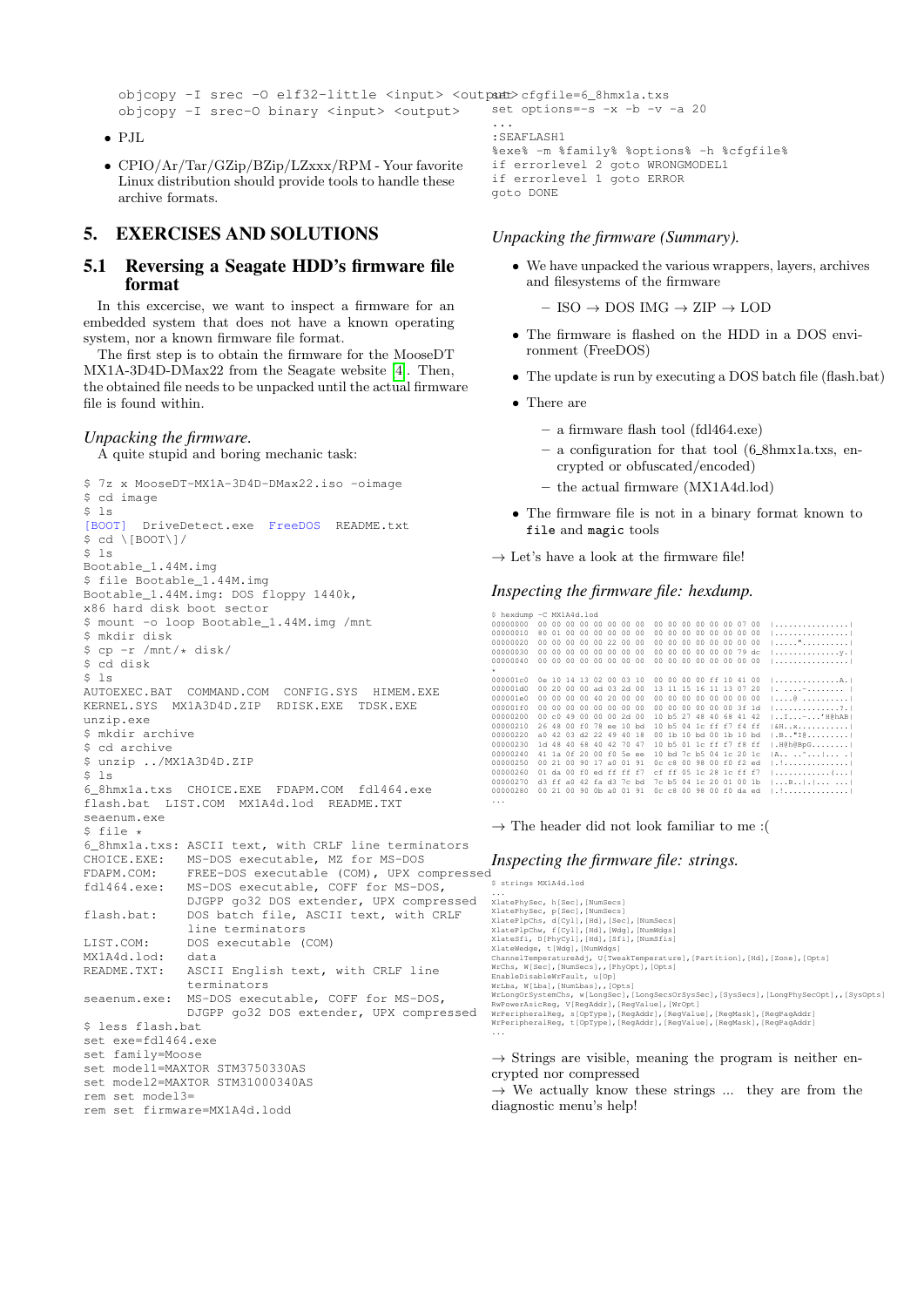

#### Figure 1: Bin2bmp output for the firmware file

### *Inspecting the firmware file: binwalk.*

\$ binwalk MX1A4d.lod

| DECTMAL.                                          | <b>HEX</b>                        | DESCRIPTION                                                                                                                                                                                                                                                                                                                                                                                                       |
|---------------------------------------------------|-----------------------------------|-------------------------------------------------------------------------------------------------------------------------------------------------------------------------------------------------------------------------------------------------------------------------------------------------------------------------------------------------------------------------------------------------------------------|
| 499792                                            | 0x7A050                           | Zip archive data, compressed size: 48028,<br>uncompressed size: 785886, name: ""                                                                                                                                                                                                                                                                                                                                  |
| \$ unzip -1 /tmp/bla.bin<br>Archive: /tmp/bla.bin | the last disk(s) of this archive. | \$ dd if=MX1A4d.lod of=/tmp/bla.bin bs=1 skip=499792<br>End-of-central-directory signature not found. Either this file is not<br>a zipfile, or it constitutes one disk of a multi-part archive. In the<br>latter case the central directory and zipfile comment will be found on<br>unzip: cannot find zipfile directory in one of /tmp/bla.bin or<br>/tmp/bla.bin.zip, and cannot find /tmp/bla.bin.ZIP, period. |

 $\rightarrow$  binwalk does not know this firmware, the contained archive was apparently a false positive.

#### *Inspecting the firmware file: Visualization.*

<span id="page-6-0"></span>To spot different sections in a binary file, a visual representation can be helpful.

- HexWorkshop is a commercial program for Windows. Most complete featureset (Hex editor, visualisation, ...) [\[3\]](#page-8-17)
- Binvis is a project on google code for different binary visualisation methods. Visualisation is ok, but the program seems unfinished. [\[2\]](#page-8-18).
- Bin2bmp is a very simple python script that computes a bitmap from your binary [\[1\]](#page-8-19).

You can see the output of bin2bmp in figure [5.1.](#page-6-0) The output of the other tools is very similar to this plot. You can see that there are some clearly separate sections in the file, for example the shorter section in the beginning, separated by a sequence of 0xFF-bytes (white) from the next huge block, then another short separation and another block that shows a more regular pattern at its end. Finally there are three sections of different sizes in the end of the file, separated by 0x00-bytes (black).

### *Identifying the CPU instruction set.*

• ARM: Look out for bytes in the form of 0xeX that occur every 4th byte. The highest nibble of the instruction word in ARM is the condition field, whose value 0xe means AL, execute this instruction unconditionally. The instruction space is populated sparsely, so a disassembly will quickly end in an invalid instruction or lots of conditional instructions.

• Thumb: Look out for words with the pattern 0xF000F000 (bl/blx), 0xB500BD00 ("pop XXX, pc" followed by "push XXX, lr"), 0x4770 (bx lr). The Thumb instruction set is much denser than the ARM instruction set, so a disassembly will go for a long time before hitting an invalid instruction.

In general, you should either know the processor already from the reconnaissance phase, or you try to disassemble parts of the file with a disassembler for the processor you suspect the code was compiled for. In the visual representation, executable code should be mostly colorful (dense instruction sets) or display patterns (sparse instruction sets).

In our firmware, searching for "e?" in the hexdump leads us to:

| 00002420 | $04 \neq 0$ $4 \neq 2$ $00$ $40$ $2d \neq 9$ |  |  |  |  |  |  | 00 e0 4f el 00 50 2d e9        | $1.0001.09 - 0.0001.09 - 0.0001$                                                                            |
|----------|----------------------------------------------|--|--|--|--|--|--|--------------------------------|-------------------------------------------------------------------------------------------------------------|
| 00002430 | db f0 21 e3 8f 5f 2d e9                      |  |  |  |  |  |  | 18 10 9f e5 00 00 91 e5        | $   -$                                                                                                      |
| 00002440 | 30 ff 2f el 8f 5f bd e8                      |  |  |  |  |  |  | dl f0 21 e3 00 50 bd e8        | 0.7.1.1.1.1.1.1.1.1                                                                                         |
| 00002450 | 0e f0 69 e1 00 80 fd e8                      |  |  |  |  |  |  | 44 00 00 00 08 20 fe 01        | 1.1.1.1.1.0.1.1.1.1                                                                                         |
| 00002460 | 94 00 00 00 00 30 a0 e1                      |  |  |  |  |  |  | Oc ce 9f e5 01 00 a0 el        | <u>1. 0. 1</u>                                                                                              |
| 00002470 | 10 40 2d e9 14 10 93 e5                      |  |  |  |  |  |  | be c3 dc el d0 10 dl el        |                                                                                                             |
| 00002480 | $08 - 90$ 93 $-5$ 02 20 $8$ c $-0$           |  |  |  |  |  |  | 92,01,01,00,20,00,00,03        | <u>1. 1</u>                                                                                                 |
| 00002490 | 81 22 61 e0 01 25 62 e0                      |  |  |  |  |  |  | 42 29 a0 el 82 0c 62 el        | $ .\,".a. .$ \$b.B)b.                                                                                       |
| 000024a0 | d8 cd 9f e5 82 11 81 e0                      |  |  |  |  |  |  | c6, 20, 51, 22, 42, 20, 81, 42 | $ 0.B.$ . B                                                                                                 |
| 000024b0 | 81 10 8c e0 f0 10 d1 e1                      |  |  |  |  |  |  | 82 20 8c e0 04 c0 93 e5        | <u>1. 1</u>                                                                                                 |
| 000024c0 | $f0$ 20 d2 e1 ac 01 2c e1                    |  |  |  |  |  |  | 8e c2 2c el 00 c0 83 e5        |                                                                                                             |
| 000024d0 | ac cd 9f e5 fc c9 dc el                      |  |  |  |  |  |  | 00 00 5c e3 10 40 bd a8        |                                                                                                             |
| 000024e0 | 8e 1a 04 aa 10 80 bd e8                      |  |  |  |  |  |  | f0 41 2d e9 94 7d 9f e5        | $1. A =$                                                                                                    |
| 000024f0 | 80 40 a0 e1 07 00 54 e3                      |  |  |  |  |  |  | 00 50 a0 e1 f7 6f 47 e2        | $ .\,$ $ .\,$ $ .\,$ $\ldots$ $\text{T}.\,$ $\ldots$ $\text{P}.\,$ $\ldots$ $\text{O}$ $\text{G}.\,$ $ .\,$ |
|          |                                              |  |  |  |  |  |  |                                |                                                                                                             |

#### Let's verify that this is indeed ARM code ...

\$ dd if=MX1A4d.lod bs=1 skip=\$(( 0x2420 )) > /tmp/bla.bin \$ arm-none-eabi-objdump -b binary -m arm -D /tmp/bla.bin

/tmp/bla.bin: file format binary

 $00($ 

| Disassembly of section .data: |  |
|-------------------------------|--|

| 00000 <.data>: |          |       |                                                 |
|----------------|----------|-------|-------------------------------------------------|
| 0:             | e24ee004 |       | sub lr, 1r, #4                                  |
| 4 :            | e92d4000 | stmfd | sp!, lr                                         |
| 8:             | e14fe000 | mrs   | lr, SPSR                                        |
| C:             | e92d5000 | push  | ip, 1r                                          |
| 10:            | e321f0db | msr   | CPSR $c, #219$ ; 0xdb                           |
| 14:            | e92d5f8f |       | push r0, r1, r2, r3, r7, r8, r9, s1, fp, ip, 1r |
| 18:            | e59f1018 |       | 1dr r1, [pc, #24] ; 0x38                        |
| 1c:            | e5910000 | ldr   | $r0,$ [ $r1$ ]                                  |
| 20:            | el2fff30 | blx   | r0                                              |
| 24:            | e8bd5f8f | pop   | r0, r1, r2, r3, r7, r8, r9, s1, fp, ip, 1r      |
| 28:            | e321f0dl | msr   | CPSR c, #209 ; 0xdl                             |
| 2c:            | e8bd5000 | pop   | ip, 1r                                          |
| 30:            | e169f00e | msr   | SPSR fc, 1r                                     |
| 34:            | e8fd8000 | 1 dm  | sp!, pc^                                        |
| 38:            | 00000044 |       | andeq $r0$ , $r0$ , $r4$ , $asr$ #32            |
| 3c:            | 01fe2008 |       | mynseg r2, r8                                   |
| 40:            | 00000094 |       | muled r0, r4, r0                                |
| 44:            | ela03000 |       | mov r3, r0                                      |
| 48:            | e59fce0c | ldr   | ip, [pc, #3596] ; 0xe5c                         |
|                |          |       |                                                 |

#### $\rightarrow$  Looks good!

### *Navigating the firmware.*

In this paragraph, we look at several starting points for a more in-depth analysis of the firmware contained in the firmware file. The first method is to look for the stack setup that has to happen for each ARM processor mode before a system can actually call functions. This typically happens in a sequence of "msr CPSR<sub>-C</sub>, XXX" instructions, which switch the CPU mode, and assignments to the stack pointer. The msr instruction exists only in ARM mode (not true for Thumb2 any more ... :( ) Very close you should also find some coprocessor initializations (mrc/mcr).

| 18a2c: | e3a000d7 | mov | $r0.$ #215     | : 0xd7    |
|--------|----------|-----|----------------|-----------|
| 18a30: | e121f000 | msr | CPSR c. r0     |           |
| 18a34: | e59fd0cc | ldr | sp, [pc, #204] | : 0x18b08 |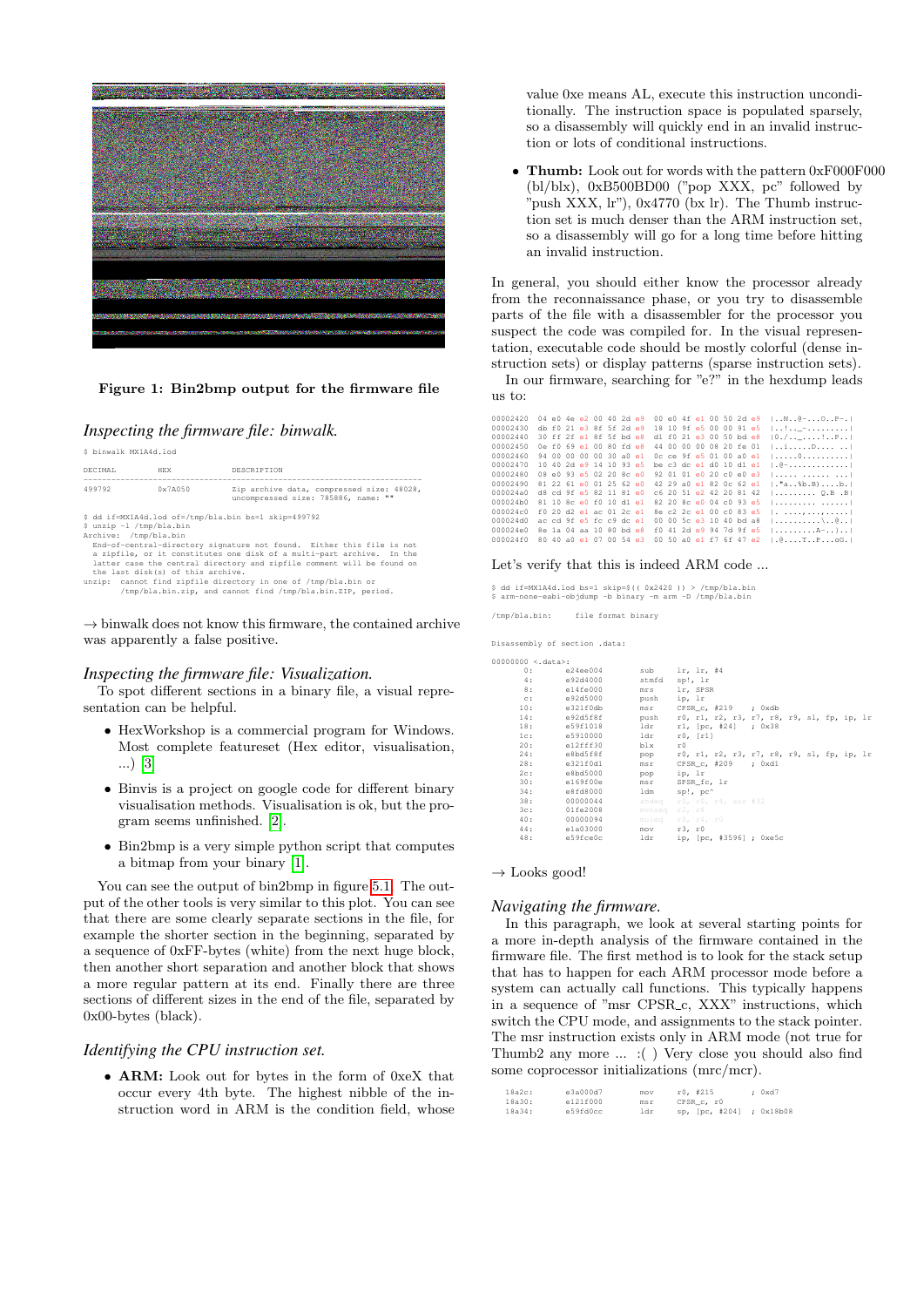| 18a38: | e3a000d3 | mov | $r0.$ #211               | : 0xd3 |
|--------|----------|-----|--------------------------|--------|
| 18a3c: | e121f000 | msr | CPSR c. r0               |        |
| 18a40: | e59fd0c4 | ldr | sp, [pc, #196] ; 0x18b0c |        |
| 18a44: | ee071f9a | mcr | 15. 0. rl. cr7. cr10. 4  |        |
| 18a48: | e3a00806 | mov | r0, #393216 : 0x60000    |        |
| 18a4c: | ee3f1f11 | mrc | 15, 1, r1, cr15, cr1, 0  |        |
| 18a50: | e1801001 | orr | rl. r0. r1               |        |
| 18a54: | ee2f1f11 | mcr | 15, 1, r1, cr15, cr1, 0  |        |
|        |          |     |                          |        |

A second method is to find the exception handler table that contains the branches to the actual exception handlers. This piece of firmware is important as it reveals information about the address spaces from where code is run. In the ARMv5 architecture, exceptions are handled by ARM instructions in a table at address 0. Normally these have the form "ldr pc, XXX" and load the program counter with a value stored relative to the current program counter (i.e. in a table from address 0x20 on).

 $\rightarrow$  The exception vectors give an idea of which addresses are used by the firmware.

```
arm-none-eabi-objdump -b binary -m arm -D MX1A4d.lod \
  | grep -E 'ldr\s+pc' | less
```
 $\rightarrow$  We get the following output from  $arm$ -none-eabi-objdump

| 22004: | e59ff018 | ldr   | pc, [pc, #24]   |                     | : 0x22104    |
|--------|----------|-------|-----------------|---------------------|--------------|
| 220e8: | e59ff018 | ldr   | pc, [pc, #24]   |                     | : 0x22108    |
| 220ec: | e59ff018 | ldr   | pc, [pc, #24]   |                     | : 0x2210c    |
| 220f0: | e59ff018 | ldr   | pc, [pc, #24]   |                     | : 0x22110    |
| 220f4: | e59ff018 | ldr   | pc, $ pc, #24 $ |                     | : 0x22114    |
| 220f8: | ela00000 | nop   |                 |                     | (mov r0, r0) |
| 220fc: | e59ff018 | ldr   |                 | pc, [pc, #24]       | : 0x2211c    |
| 22100: | e59ff018 | ldr   |                 | pc, [pc, #24]       | : 0x22120    |
| 22104: | 0000a824 | andeg |                 | sl, r0, r4, 1sr #16 |              |
| 22108: | 0000a8a4 | andeg |                 | sl, r0, r4, 1sr #17 |              |
| 2210c: | 0000a828 | andeg |                 | sl, r0, r8, 1sr #16 |              |
| 22110: | 0000a7ec | andeg |                 | sl, r0, ip, ror #15 |              |
| 22114: | 0000a44c | andeg |                 | sl, r0, ip, asr #8  |              |
| 22118: | 00000000 | andeg | r0. r0. r0      |                     |              |
| 2211c: | 0000a6ac | andeg |                 | sl, r0, ip, 1sr #13 |              |
| 22120: | 00000058 | andeg |                 | r0, r0, r8, asr r0  |              |

### 5.2 Exploring the Firmware of Vicon IPCAM 960 series

### *Downloading and Unpacking.*

- [Getting 51110.2.1800.96.bin](http://)
- Unpacking 51110.2.1800.96.bin
	- \$VICON\_JFFS2 is the unpacked JFFS2 image inside 51110.2.1800.96.bin
- Exploring 51110.2.1800.96.bin web-interface
	- \$VICON\_JFFS2/etc/lighttpd/lighttpd.conf
	- \$VICON\_JFFS2/mnt/www.nf

### *Reconnaissance.*

Web-interface of 51110.2.1800.96.bin

- first, quick-explore the web-interface
- lighttpd-based
	- sudo apt-get install lighttpd php5-cgi
	- sudo lighty-enable-mod fastcgi
	- sudo lighty-enable-mod fastcgi-php
	- sudo service lighttpd force-reload
- then, we want to emulate the web-interface on a PC
	- requires tweaking \$VICON\_JFFS2/etc/lighttpd/lighttpd.conf
	- requires some minor development and fixes

#### *Tweaking.*

Tweaking \$VICON JFFS2/etc/lighttpd/lighttpd.conf

- correct document-root
- replace /mnt/www.nf with \$VICON\_JFFS2/mnt/www.nf
- set port to 1337
- set errorlog and accesslog
- create plain basic-auth password file
- set auth.backend.plain.userfile
- replace all .fcgi files with a generic action.bottle.fcgi.py
- $\bullet$  enable .py as FastCGI in  $VICON_JFFS2/etc/Iighttpd/Iighttp$

#### *Developing.*

Writing a stub action.bottle.fcgi.py

- sudo apt-get install python-pip python-setuptools
- sudo pip install bottle

#### *Fuzz/pentest/debug.*

Running and debugging web-interface of 51110.2.1800.96.bin

- iterative-fixing approach
- sudo lighttpd -D -f \$VICON JFFS2/etc/lighttpd/lighttpd
- check lighttpd logs for startup errors
- check Firefox web-developer console for client/server errors
	- console shows we need to define INFO\_SWVER inside info. is
	- start from above by restarting lighttpd

### <span id="page-7-0"></span>6. CONCLUSIONS

We have presented on embedded devices and their underlying firmware from a security point of view. We surveyed the related work and existing state of the art. Along the way, we introduced most commong firmware formats, challenges they bring to the game, as well as the tools and techniques to unpack and analyze them. We also introduce on the topic of firmware emulation for easier and faster vulnerability discovery. We finish the presentation with hands-on workshop exercises and solutions to help the audience to better understand the presented material.

We conclude with the following:

- though firmware reverse engineering is becoming easier, there are still many challenges related to their unpacking and full-blown analysis
- firmware images rely on security by obscurity, rather than security in-depth
- many trivial and non-trivial security vulnerabilites can be found just by using existing tools and frameworks